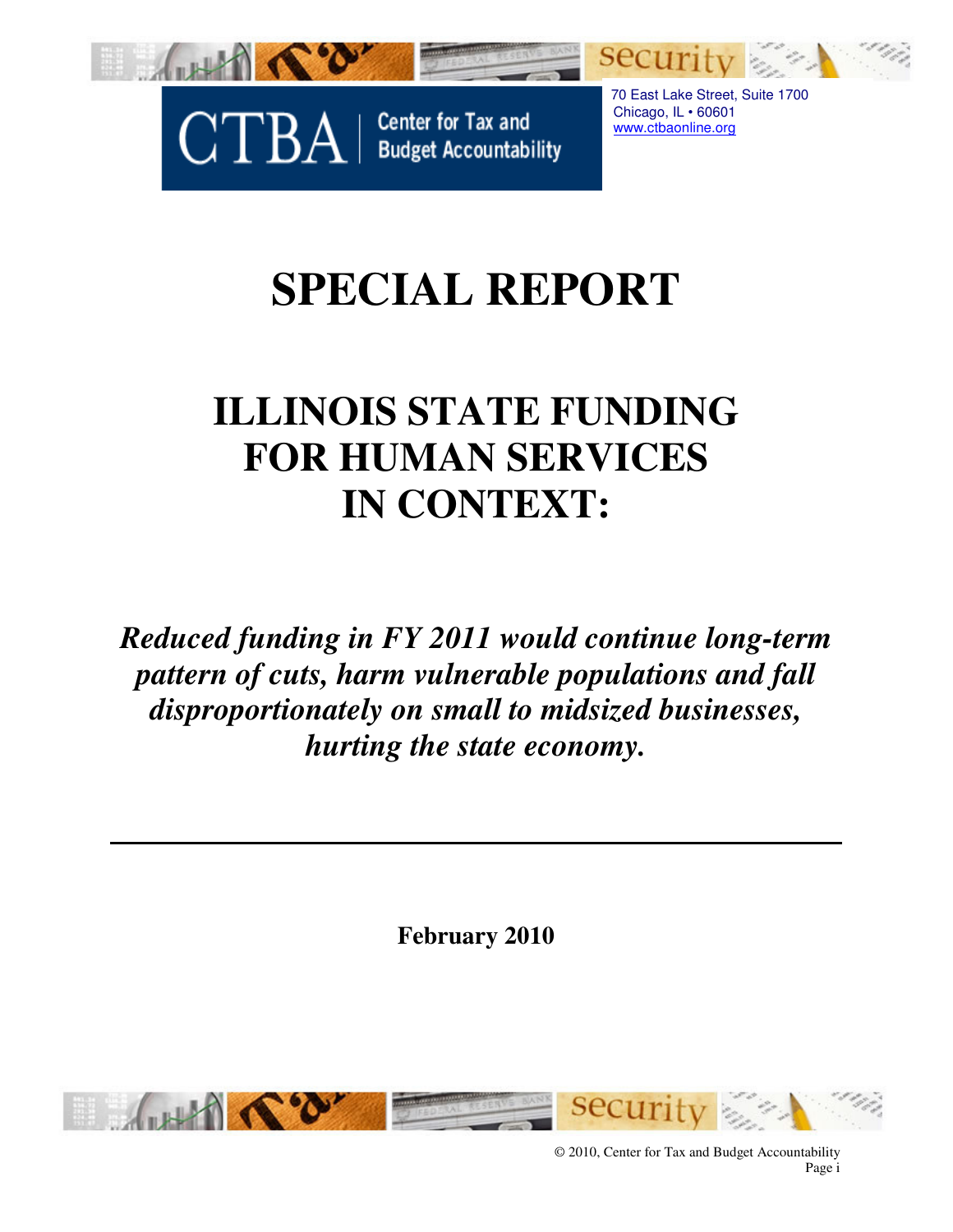

#### SPECIAL REPORT

#### ILLINOIS STATE FUNDING FOR HUMAN SERVICES IN CONTEXT:

#### REDUCED FUNDING IN FY 2011 WOULD CONTINUE LONG-TERM PATTERN OF CUTS, HARM VULNERABLE POPULATIONS AND FALL DISPROPORTIONATELY ON SMALL TO MIDSIZED BUSINESSES, HURTING THE STATE ECONOMY.

Founded in 2000, the Center for Tax and Budget Accountability is a non-profit, bi-partisan research and advocacy think tank committed to ensuring that tax, spending and economic policies are fair and just, and promote opportunities for everyone, regardless of economic or social status.

CTBA uses a data-focused, bipartisan approach to work in partnership with legislators, community groups and other organizations to help change both public policy and perceptions.

For More Information Contact:

Ralph M. Martire Executive Director (312) 332-1049 rmartire@ctbaonline.org

Ron P. Baiman, Ph.D. Director of Budget and Policy Analysis (312) 332-1481 rbaiman@ctbaonline.org

SPECIAL THANKS TO JAMES D. NOWLAN, SENIOR RESEARCH ASSOCIATE UNIVERSITY OF ILLINOIS FOR PEER REVIEWING THIS STUDY, AND ALL HIS THOUGHTFUL INPUT.

> **Center for Tax and Budget Accountability**  70 E. Lake Street, Suite 1700 Chicago, Illinois 60601 Fax: (312) 578-9258 www.ctbaonline.org



© 2010, Center for Tax and Budget Accountability Page ii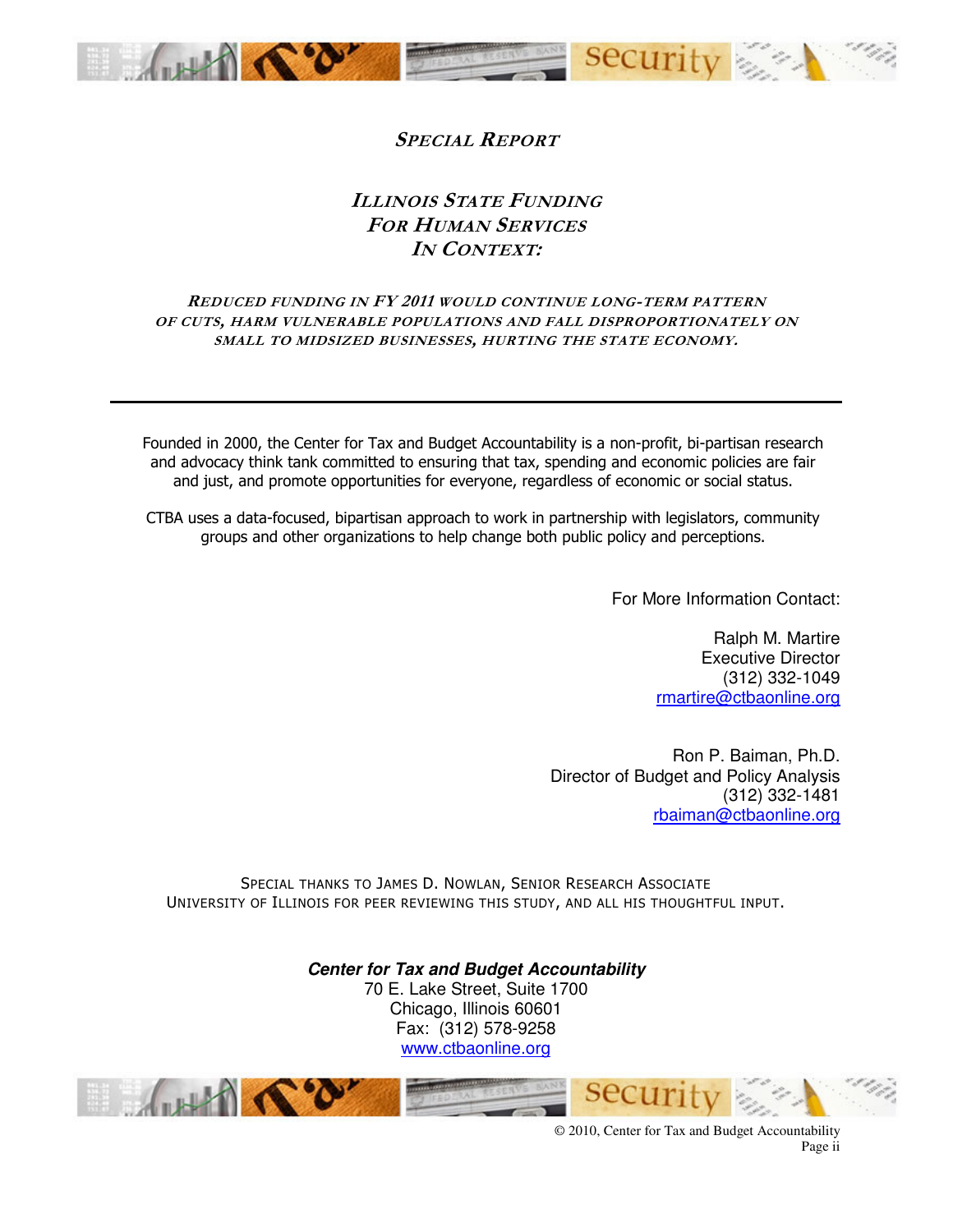## Special Report

## TABLE OF CONTENTS

| Section 1 |                                          |  |
|-----------|------------------------------------------|--|
| Section 2 |                                          |  |
| Section 3 | A Low Spending State that has            |  |
| Section 4 | Illinois was Already Under-funding Human |  |
| Section 5 | Cutting Human Service Funding will Hurt  |  |
|           | 10                                       |  |

## TABLE OF FIGURES

| Figure 1 | Annual General Fund Appropriations                                                                                       |
|----------|--------------------------------------------------------------------------------------------------------------------------|
| Figure 2 | Illinois State General Fund Appropriation Cuts to Human                                                                  |
| Figure 3 | Illinois State General Fund Appropriation Cuts to                                                                        |
| Figure 4 | Illinois State General Fund Appropration Cut                                                                             |
| Figure 5 | Amount by Which Illinois State Spending on Human Service<br>Programs Falls Short of Keeping Pace with Inflationary Costs |
| Figure 6 | Illinois Human Service Spending Increases Necessary                                                                      |
| Figure 7 | Illinois Spending Increases Necessary to Achieve Higher Per                                                              |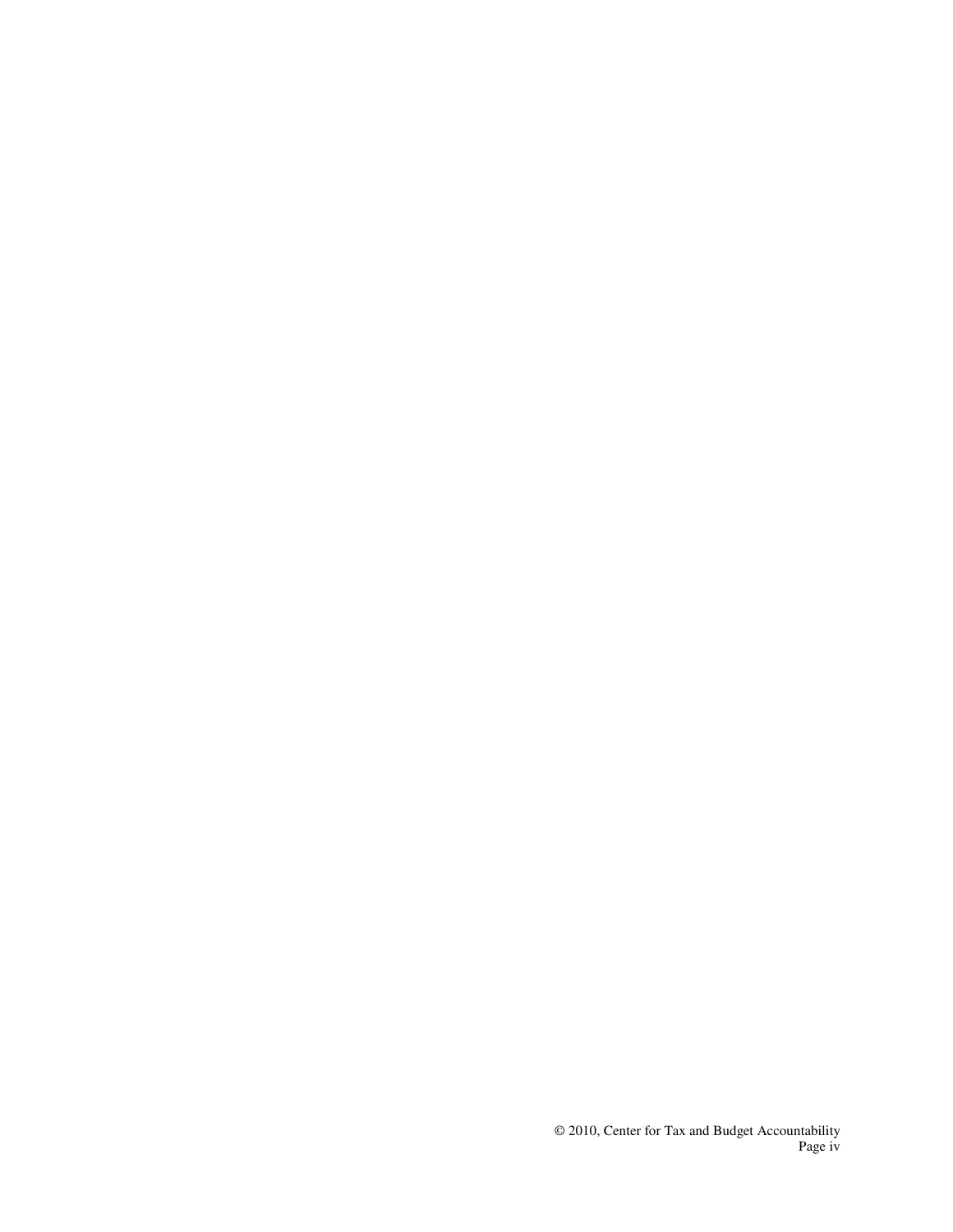### **1. EXECUTIVE SUMMARY**

Analyzing state funding for human service programs is challenging for one, simple reason: it is difficult to define the comprehensive set of programs which collectively constitute all human services covered in the state budget. Unlike other significant public services, like pre-kindergarten through  $12<sup>th</sup>$  grade education and healthcare, for instance, which each have a relatively narrow program focus, human services encompass a broad panoply of programs that cover everything from aiding adults with developmental disabilities, to homebound seniors, abused and neglected children and individuals with substance abuse and mental health issues. Because of the diverse nature of human services, program names and providers change over time, as does the state agency responsible for overseeing specific programs. That said, for the most part state government administers human services through three agencies—the Department of Human Services (**"DHS"**), the Department of Children and Family Services (**"DCFS"**) and the Department on Aging (**"Aging"**)—each of which is predominantly funded through the state's General Fund.

In the General Fund budget for current Fiscal Year 2010 (which began on July 1, 2009, and ends on June 30, 2010), an aggregate of \$5.45 billion was appropriated for spending on programs administered through DHS, DCFS and Aging. That represents 20.9 percent of the total \$26.085 billion appropriated for spending on services in the FY2010 General Fund budget, making human services one of the four largest service areas covered by the General Fund in  $FY2010$ .<sup>1</sup> The other three largest service areas, in order, are: (i) education (pre  $K-12<sup>th</sup>$  grade, plus higher-ed combined) at \$9.3 billion or 35.7 percent of total General Fund appropriations; (ii) healthcare at \$7.7 billion or 29.8 percent of total General Fund appropriations; and (iii) public safety at \$1.33 billion or 5.1 percent of total General Fund appropriations.<sup>2</sup>

Due to the state's anticipated revenue shortfall for this year, the amounts appropriated to each of these four major service areas may not actually be spent in Fiscal Year 2010. Current estimates are that the state's major tax (income and sales) and gaming revenue sources will generate at least \$1.096 billion less in FY2010 than anticipated when the  $$26.085$  billion in appropriations was finalized.<sup>3</sup>

Human service providers should be concerned that they will be disproportionately impacted by the anticipated revenue shortfall for FY2010. After all, as this study will show, in real, inflation-adjusted terms, Illinois has cut funding on human services almost every year over the last decade. In fact, after accounting for both inflation and population growth, Illinois state government has underfunded human services by approximately \$4.4 billion since Fiscal Year 2002. This material disinvestment in human services over the past eight years is particularly striking, when one considers that in FY2002, the starting point for the analysis in this study, Illinois already ranked very low nationally in funding human services when compared to other states.<sup>4</sup>

And as bad as the current fiscal year looks, coming Fiscal Year 2011 (which starts July 1, 2010), looks worse.

As Illinois legislators meet this spring to create that FY2011 General Fund budget, estimates of the revenue shortfall they face range from \$12.8 billion to in excess of \$13 billion.<sup>5</sup> Consider the implications of a revenue shortfall of that size. If the state simply wants to hold funding for the key public services covered by the General Fund level with the \$26 billion appropriated for current Fiscal Year 2010, it is facing a revenue shortfall of somewhere around 50 percent. Given that nine out of ten dollars appropriated in the FY2010 General Fund covers just four services—education, healthcare, human services and public safety, it is no wonder those who maintain the state should solve its deficit problem by cutting spending never get specific about which services would be cut—or by how much.

This may belabor the obvious, but as the state was cutting spending on human services over the last eight years, there was no corresponding decline in demand for the services being cut. There was no reduction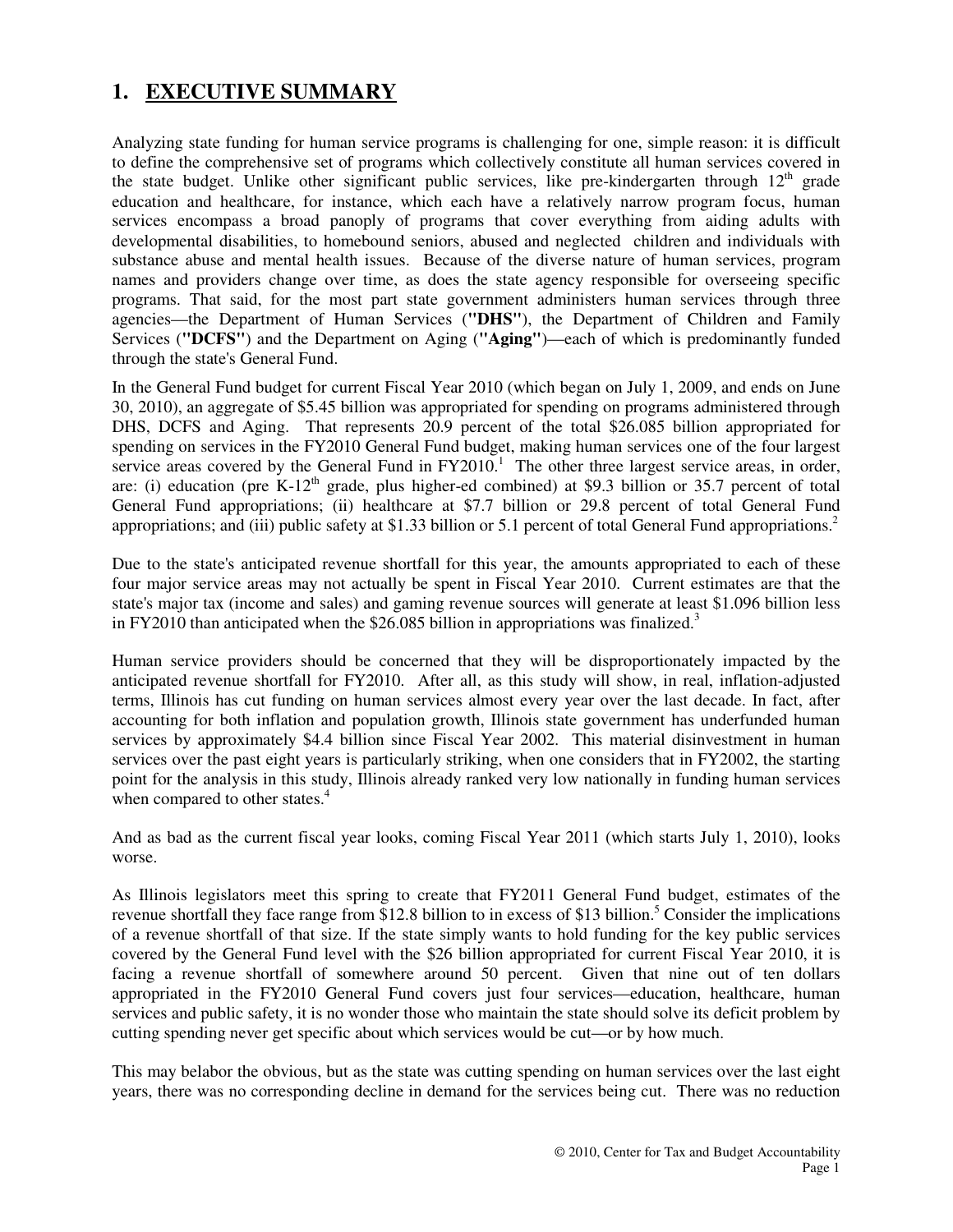in the number of adults with developmental disabilities, homebound seniors or individuals dealing with mental health concerns. If anything, following the lengthy recession that hobbled the state and nation over parts of the last two years, demand for services such as assistance with child care and substance abuse have increased. Further significant cuts to human services, on top of those the sector has already realized this decade, would have to result in denial of needed services to some of the most vulnerable people in Illinois. This conclusion is supported by the findings of a survey conducted by the United Way of Metropolitan Chicago, that had responses from 500 private sector human service providers as of December, 2009.

In addition to harming vulnerable populations, significant cuts to the state's funding of human services will also hurt Illinois' economy and cause the loss of private sector jobs. Most taxpayers do not realize that state government provides very few human service programs directly. Instead, Illinois contracts with private sector businesses, which in turn deliver upwards of 75% of the human services provided across the state.<sup>6</sup> Hence, spending cuts on human services will fall primarily on private sector workers and businesses, hurting local economies statewide.

## **2. KEY FINDINGS**

- Despite having the fifth largest population and economy of any state, in FY2002, the starting point for the analysis in this study, Illinois was a low spending state on key human services, ranking near the bottom of the nation in funding for programs such as Mental Health and Developmental Disability services, whether evaluated on *per-income*  $(35<sup>th</sup>$  and  $40<sup>th</sup>$ , respectively) or *per-capita*  $(31<sup>st</sup>$  in both cases) basis.
- Improving its *per-income* ranking in funding to the national median in FY2002 for Mental Health would have required a \$252 million increase that year, while moving to the median in *per-income* funding for Developmental Disabilities would have required an increase of \$456 million.
- Even though low spending to begin with in FY2002, from FY2003 through FY2010, Illinois cut human services funding in real terms by an annual average of \$385 million after adjusting for inflation, as measured by the cumulative Consumer Price Index for the Midwest over that period.
- From FY2002 through the end of FY2010, the Illinois Department of Commerce and Economic Opportunity (**"DCEO"**) estimates that the state's population will increase by 5.2 percent. If state funding for human services were merely to keep up with this growth in population, human services would have received, on average, approximately \$169 million more per year in funding than it did over the FY2003-FY2010 period.
- In the aggregate, if Illinois had simply maintained funding for human services at FY2002 levels, then after accounting for both inflation and population growth, state funding for human services would have been about \$4.4 billion more over the  $FY2003 - FY2010$  period than it actually was.
- The majority of human services in Illinois (typically around 75%) are not provided directly by the state, but rather are delivered by private, mostly non-profit businesses. Cutting state spending that pays these businesses for the services they provide will result in private sector job loss across Illinois.
- Based on multipliers developed by Mark Zandi, chief economist at Moodys.com, the \$4.4 billion in human service spending cuts over the last eight years could have caused Illinois to lose upwards of 62,000 private sector jobs.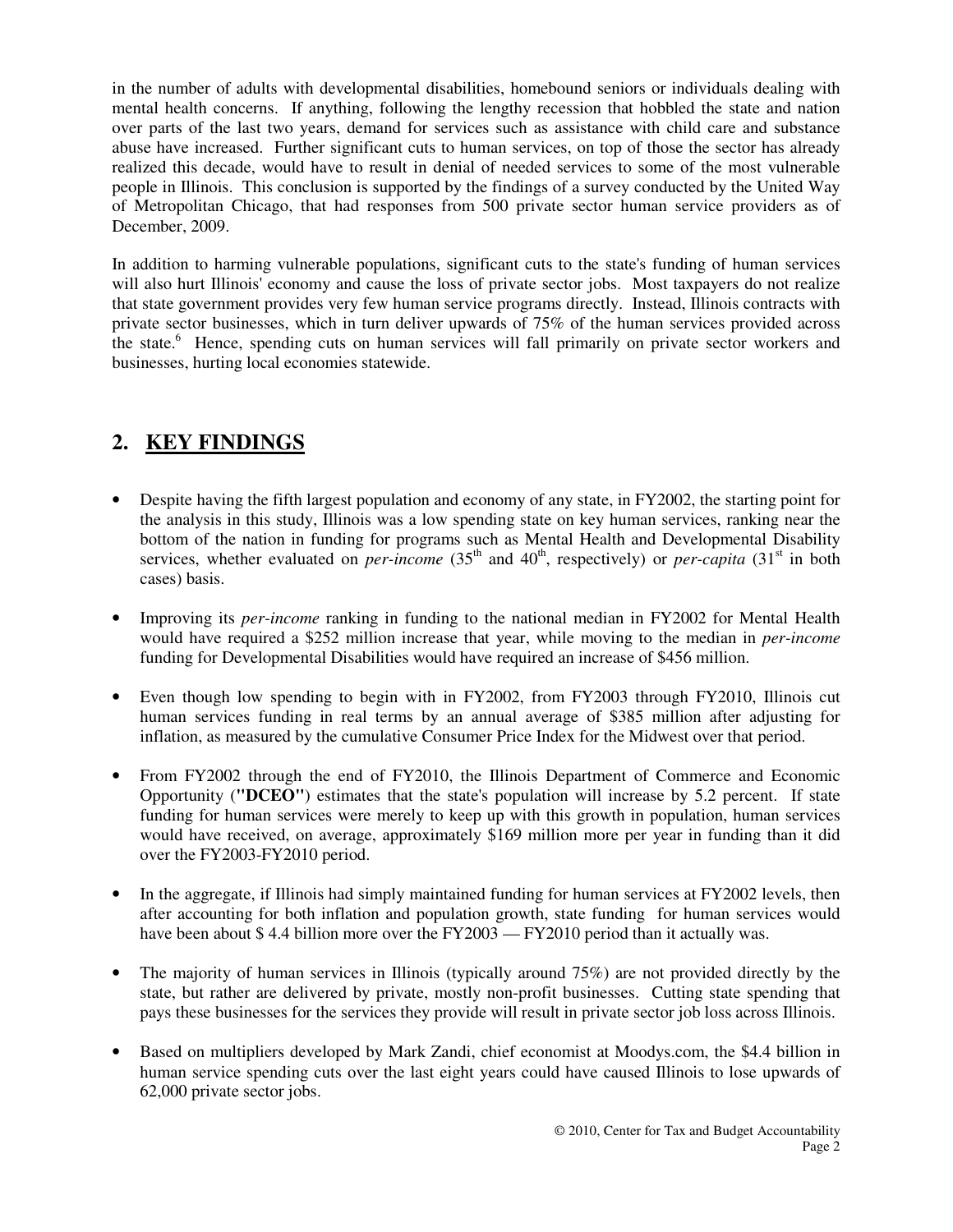• Any significant cuts to state funding of human services in FY2011 can be expected to result in the denial of needed services to vulnerable populations in Illinois. The United Way of Metropolitan Chicago conducted a survey of private sector human service providers to determine what impact the state's FY2010 fiscal woes had on their businesses. As of December 1, 2009, over 500 providers responded to this survey. Of the respondents, 60 percent reported they have already reduced or frozen the number of clients served due to funding cuts by and delayed payments from the state in FY2010, while 13 percent reported temporarily or permanently closing facilities.

### **3. A LOW SPENDING STATE THAT HAS CONSISTENTLY CUT HUMAN SERVICES**

One recurring concern raised in the debate over how to best solve the state's ongoing budget deficits is the role over-spending has played in creating the problem. An examination of the data reveals that the answer is not much, if any at all. That is because Illinois is overall a low spending state, relative to its population, its economy and the rest of the states in the nation.

As of calendar year 2009, Illinois had the fifth largest population of any state, which Census data pegged at  $12,910,409$ .<sup>7</sup> Illinois also had the fifth largest economy of any state, with a state Gross Domestic Product ("GDP") of just over \$633.7 billion in 2008.<sup>8</sup> Relative to its size Illinois is among the better off states, ranking  $13<sup>th</sup>$  in real GDP per-capita in 2008.<sup>9</sup> However, according to the federal Bureau of Economic Analysis, Illinois ranked just  $43<sup>rd</sup>$  in General Fund spending as a percentage of state GDP in  $FY2008$ , well below its population or economy.<sup>10</sup>

It stands to reason that if the state is low spending overall, it is probably low spending in each of its main service areas, including human services, which the data confirm. What is striking about human service funding in Illinois is that, despite starting from a low funding base, the state has nonetheless engaged in an ongoing practice of significantly cutting its investment in the sector over time. This trend becomes particularly clear when inflation and population increases are considered.

Figure 1 shows the annual General Fund appropriations in nominal—that is non-inflation adjusted dollars for Aging, DCFS and DHS in Fiscal Years 2002-2010. Together, these three agencies directly or indirectly fund most human services provided in Illinois. Many critics of public spending maintain that appropriations for these agencies increase every year, which is evidence that runaway or profligate spending is one of the main contributors to the state's annual deficit problems.

Although it is true that appropriations usually increase annually in nominal dollars, that in and of itself tells very little about whether spending and programs are increasing in reality, because it fails to account for two crucial factors—inflation and population growth.

| (in millions of current \$)                   |               |               |               |               |               |               |               |               |         |  |  |  |
|-----------------------------------------------|---------------|---------------|---------------|---------------|---------------|---------------|---------------|---------------|---------|--|--|--|
|                                               | <b>FY2002</b> | <b>FY2003</b> | <b>FY2004</b> | <b>FY2005</b> | <b>FY2006</b> | <b>FY2007</b> | <b>FY2008</b> | <b>FY2009</b> | FY 2010 |  |  |  |
| <b>Aging</b>                                  | \$243.2       | \$254.3       | \$263.0       | \$341.0       | \$365.5       | \$426.5       | \$459.7       | \$539         | \$656   |  |  |  |
| <b>Children and</b><br><b>Family Services</b> | \$925.5       | \$838.0       | \$819.4       | \$781.2       | \$810.1       | \$775.9       | \$896.8       | \$908         | \$857   |  |  |  |
| <b>Human Services</b>                         | \$3,802.5     | \$3,574.0     | \$3,703.0     | \$3,819.8     | \$3,871.5     | \$3.994.2     | \$4,135.1     | \$4,209       | \$3,934 |  |  |  |
| <b>Total Human</b><br><b>Services</b>         | \$4,971.2     | \$4,666.3     | \$4,785.4     | \$4,942.0     | \$5,047.1     | \$5,196.6     | \$5,491.6     | \$5,655       | \$5,446 |  |  |  |

## **Annual General Fund Appropriations for Human Services in Illinois**

Source: Commission on Government Forecasting and Accountability, Budget Summary for FY2002 to FY2008, and Illinois OMB data for FY2009 and FY2010. Midwest CPI as reported by BLS adjusted for FY basis.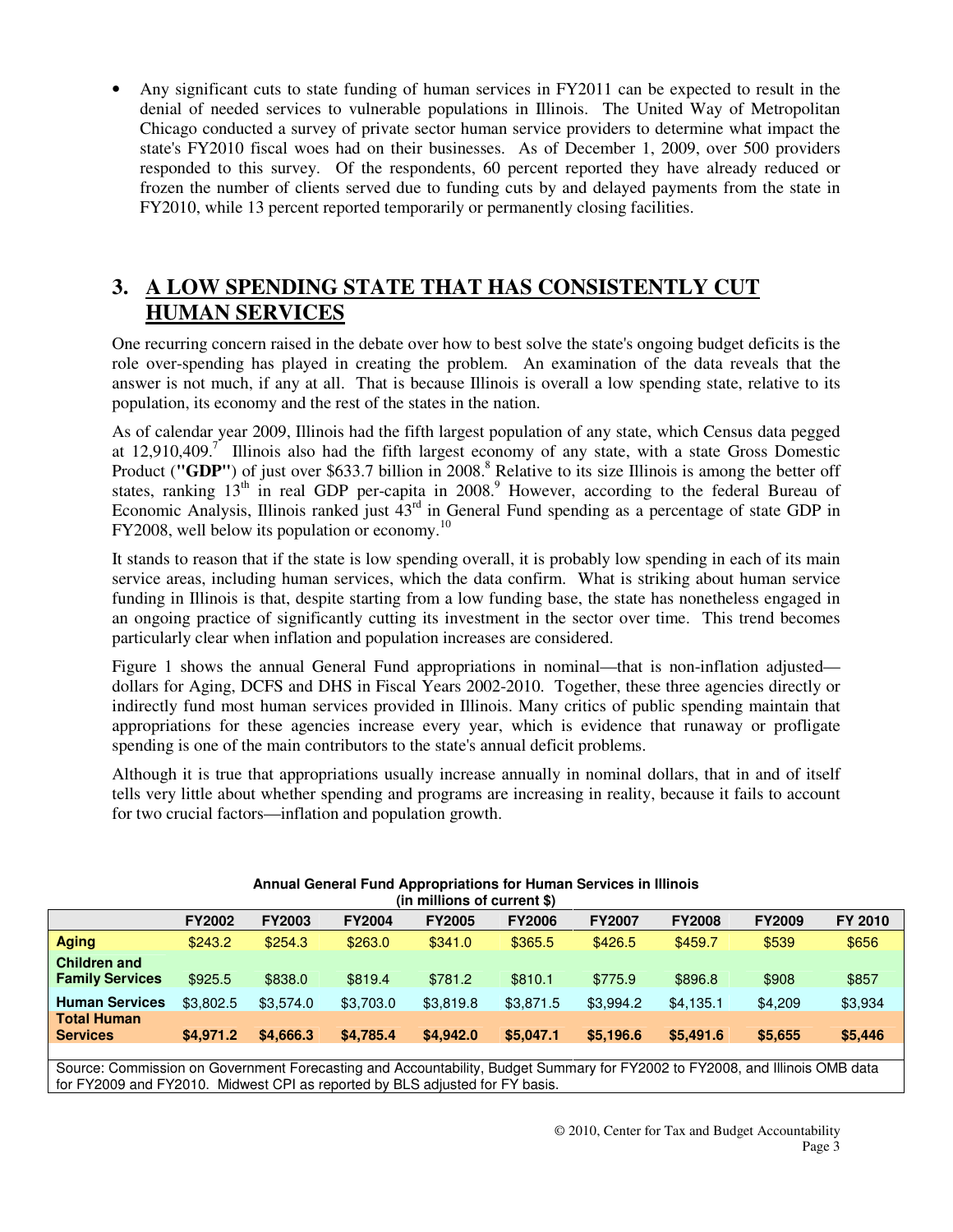Failing to account for inflation and population growth significantly distorts the spending issue. Obviously, as prices for inputs such as labor, insurance, utilities, gas and health care increase from one year to the next, the cost of providing the *same* level of human services also increases annually. Therefore, to be legitimate, any evaluation of public spending over time must at a minimum be adjusted to account for inflation, to determine whether in real terms spending on a particular service has actually increased, merely kept up with inflation, or declined in real terms—even if increasing in nominal dollars.

To illustrate how this works, if it cost \$100 to provide a service in Fiscal Year One, and inflation over the course of that year increased by five percent, then buying the same level of services in Fiscal Year Two would cost \$105. Now assume in Fiscal Year Two, \$103 was appropriated to fund the service. While in nominal dollars this looks like an increase, it is less than the inflation adjusted cost of \$105 needed to maintain the same level of services from one year to the next. The net result: despite a nominal dollar increase, the reality is a cut in both real funding and services provided from the prior year.

When the fundamental factors of inflation and population growth are taken into account, the data show Illinois is actually spending significantly less on human services over time.

Figure 2 compares the nominal, annual increases in state funding for human services to what was needed to keep pace with inflation for the Fiscal Years 2002-2010, using the Midwest Consumer Price Index ("MWCPI") published by the U.S. Bureau of Labor Statistics as the inflation metric.<sup>11</sup> Figure 2 clearly shows that from FY2003 to FY2010 inclusive), Illinois cut human services funding by an average of \$385.1 million per year in real, inflation adjusted terms. *That means human services would have received almost \$3.1 billion more from the state General Fund over this period, had appropriations just kept up with inflation after FY2002.* 

|                                                                                                | <b>FY2002</b>                                                                                                                                                                                                                                                                                                          | <b>FY2003</b> | <b>FY2004</b> | <b>FY2005</b> | <b>FY2006</b> | <b>FY2007</b> | <b>FY2008</b> | <b>FY2009</b> | FY 2010     | Average     | Total         |
|------------------------------------------------------------------------------------------------|------------------------------------------------------------------------------------------------------------------------------------------------------------------------------------------------------------------------------------------------------------------------------------------------------------------------|---------------|---------------|---------------|---------------|---------------|---------------|---------------|-------------|-------------|---------------|
| <b>Total Human</b><br><b>Services</b><br><b>Appropriations in</b><br><b>Current \$</b>         | \$4,971.2                                                                                                                                                                                                                                                                                                              | \$4,666.3     | \$4,785.4     | \$4,942       | \$5,047.1     | \$5,196.6     | \$5,491.6     | \$5,655.1     | \$5,446.0   |             |               |
| <b>MWCPI</b>                                                                                   |                                                                                                                                                                                                                                                                                                                        | 1.018         | 1.027         | 1.025         | 1.034         | 1.027         | 1.049         | 0.983         | 1.000       |             |               |
| <b>Real Value of</b><br>2002<br><b>Appropriation in</b><br><b>Current \$ based</b><br>on MWCPI | \$4,971.2                                                                                                                                                                                                                                                                                                              | \$5,059.1     | \$5,198.1     | \$5,325.7     | \$5,504.3     | \$5,650.7     | \$5,926.0     | \$5,823.4     | \$5,823.4   |             |               |
| <b>Inflation Shortfall</b>                                                                     |                                                                                                                                                                                                                                                                                                                        | $-$ \$392.8   | $-$ \$412.7   | $-$ \$383.7   | $-$ \$457.2   | $-$454.1$     | $-$434.4$     | $-$168.3$     | $-$ \$377.4 | $-$ \$385.1 | $-$ \$3,080.5 |
| %Inflation<br><b>Shortfall</b>                                                                 |                                                                                                                                                                                                                                                                                                                        | $-8.4%$       | $-8.6%$       | $-7.8%$       | $-9.1%$       | $-8.7%$       | $-7.9%$       | $-3.0%$       | $-6.9%$     | $-7.6%$     |               |
|                                                                                                | Source: CTBA calculations based on Commission on Government Forecasting and Accountability, Budget Summaries for FY2002 to FY2008, and Illinois<br>Office of Medicines and distribution (IIOMIDIN data for EVOOAQ and EVOOAQ ARdenat ODI as a constitued by DLQ adhorational of Devotation of HR, and the constitution |               |               |               |               |               |               |               |             |             |               |

**Figure 2 Illinois State General Fund Appropriation Cuts to Human Services Funding, Adjusted for Inflation (Midwest Consumer Price Index), FY 2002 - FY 2010 (in millions of current \$)**

Office of Management and the Budget ("OMB") data for FY2009 and FY2010. Midwest CPI as reported by BLS adjusted to the State of Illinois' fiscal year basis.

As indicated previously, inflation is not the only economic factor that increases the cost of maintaining services from year to year—population growth also must be considered. After all, it costs more to provide the same level of services to more people. The Illinois Department of Commerce and Economic Opportunity estimates that the state's population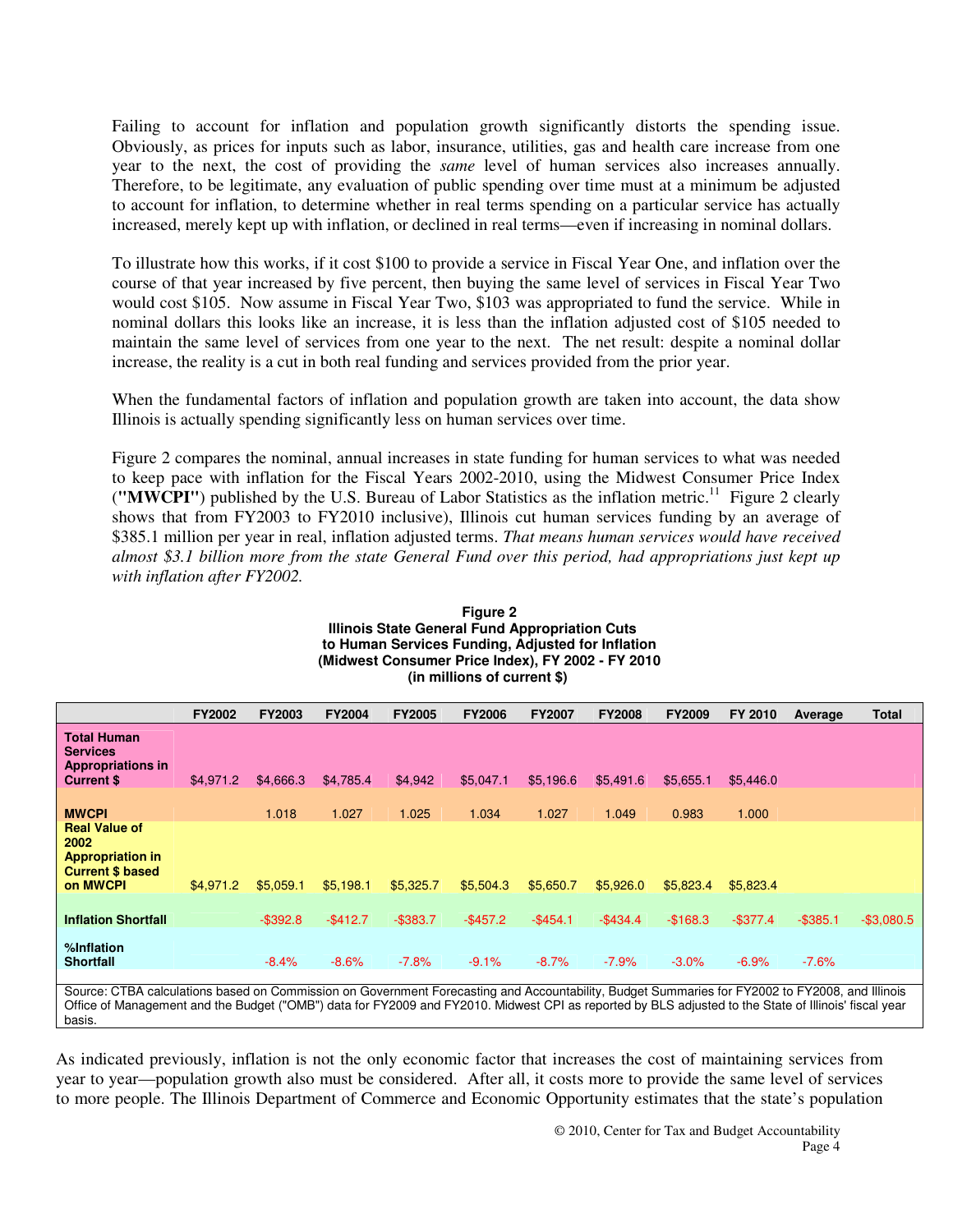will increase by 6.7 percent from 2000 to 2010.<sup>12</sup> This translates into an average, annual population growth rate of 0.65 percent. Assuming that the costs of providing human services grow at the same rate as the population grows $^{13}$ , Figure 3 shows that Illinois would have had to spend approximately \$1.4 billion more on human services than it did from FY2003 to FY2010, if it were to maintain services at FY2002 levels, and keep up with population growth.<sup>14</sup>

| Figure 3                                                         |
|------------------------------------------------------------------|
| Illinois State General Fund Appropriation Cuts to Human Services |
| Funding, Adjusting for Population Growth, FY 2002 - FY 2010      |
| (in millions of current \$)                                      |

|                                                                                                                             | <b>FY2002</b> | <b>FY2003</b> | <b>FY2004</b> | <b>FY2005</b> | <b>FY2006</b> | <b>FY2007</b> | <b>FY2008</b> | <b>FY2009</b> | FY 2010   | Average   | Total       |
|-----------------------------------------------------------------------------------------------------------------------------|---------------|---------------|---------------|---------------|---------------|---------------|---------------|---------------|-----------|-----------|-------------|
| <b>Real Value of 2002</b><br><b>Appropriation in</b><br><b>Current \$ based on</b><br><b>MWCPI</b>                          | \$4,971.2     | \$5,059.1     | \$5,198.1     | \$5,325.7     | \$5,504.3     | \$5,650.7     | \$5,926.0     | \$5,823.4     | \$5,823.4 |           |             |
| <b>MWCPI</b>                                                                                                                |               | 1.018         | 1.027         | 1.025         | 1.034         | 1.027         | 1.049         | 0.983         | 1.000     |           |             |
| <b>Population Growth</b>                                                                                                    |               | 1.007         | 1.007         | 1.007         | 1.007         | 1.007         | 1.007         | 1.007         | 1.007     |           |             |
| <b>Real Value of 2002</b><br><b>Appropriation</b><br><b>Adjusted for 0.65%</b><br><b>Annual Population</b><br><b>Growth</b> | \$4,971.2     | \$5,092.0     | \$5,265.9     | \$5,430.3     | \$5,649.0     | \$5,837.0     | \$6,161.1     | \$6,093.8     | \$6,133.5 |           |             |
| <b>Population Growth</b><br><b>Shortfall</b>                                                                                |               | $-$ \$32.9    | $-$ \$67.9    | $-$104.6$     | $-$144.7$     | $-$186.2$     | $-$235.1$     | $-$270.4$     | $-$310.1$ | $-$169.0$ | $-$1,352.0$ |
| %Population<br><b>Growth Shortfall</b>                                                                                      |               | $-0.7%$       | $-1.3%$       | $-2.0%$       | $-2.6%$       | $-3.3%$       | $-4.0%$       | $-4.6%$       | $-5.3%$   | $-2.6%$   |             |

When the impact of inflation and population growth are considered together, it becomes clear that in real terms, state spending on human services over the last decade has been cut significantly. In fact, as Figure 4 and Figure 5 both show, *maintaining Illinois human services at FY2002 funding levels relative to inflation and the state's population growth would have required the state to invest approximately \$4.4 billion more over the FY2003 to FY2010 period than Illinois actually provided*.

#### **Figure 4 Illinois State General Fund Appropriation Cuts to Human Services Funding, Adjusting for Both Inflation and Population Growth, FY 2002 - FY 2010 (in millions of current \$)**

|                                                                                                                             | <b>FY2002</b> | <b>FY2003</b> | <b>FY2004</b> | <b>FY2005</b> | <b>FY2006</b> | <b>FY2007</b> | <b>FY2008</b> | <b>FY2009</b> | FY 2010     | Average     | <b>Total</b> |  |
|-----------------------------------------------------------------------------------------------------------------------------|---------------|---------------|---------------|---------------|---------------|---------------|---------------|---------------|-------------|-------------|--------------|--|
| <b>Total Human</b><br><b>Services</b><br><b>Appropriations in</b><br><b>Current \$</b>                                      | \$4,971.2     | \$4,666.3     | \$4,785.4     | 4942          | \$5,047.1     | \$5,196.6     | 5491.6        | \$5,655.1     | \$5,446.0   |             |              |  |
| <b>Real Value of</b><br>2002<br><b>Appropriation</b><br><b>Adjusted for</b><br>Inflation and<br><b>Population</b><br>Growth | \$4,971.2     | \$5,092.0     | \$5,265.9     | \$5,430.3     | \$5,649.0     | \$5,837.0     | \$6,161.1     | \$6,093.8     | \$6,133.5   |             |              |  |
| <b>Total Shortfall</b>                                                                                                      |               | $-$425.7$     | $-$ \$480.5   | $-$ \$488.3   | $-$ \$601.9   | $-$ \$640.4   | $-$ \$669.5   | $-$438.7$     | $-$ \$687.5 | $-$ \$554.1 | $-$4,432.5$  |  |
| %Total Shortfall                                                                                                            |               | $-9.1%$       | $-10.0\%$     | $-9.9%$       | $-11.9%$      | $-12.3%$      | $-12.2%$      | $-7.8%$       | $-12.6%$    | $-10.5%$    |              |  |
|                                                                                                                             |               |               |               |               |               |               |               |               |             |             |              |  |

Source: CTBA calculations based on Commission on Government Forecasting and Accountability, Budget Summaries for FY2002 to FY2008, and Illinois OMB data for FY2009 and FY2010. Population growth estimates based on Illinois Department of Commerce and Economic Opportunity 2000 to 2010 Illinois population projection.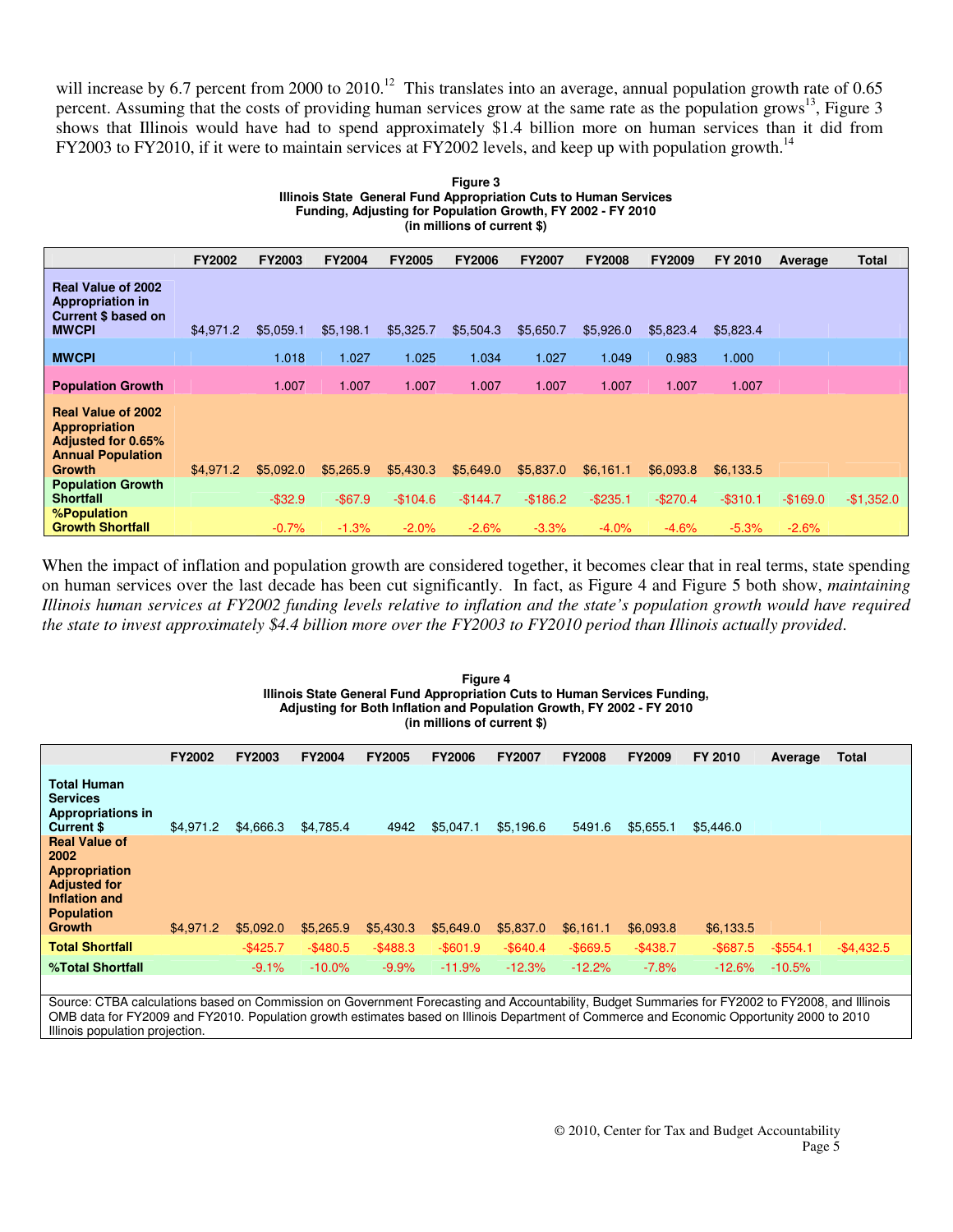#### **Figure 5 Amount by Which Illinois General Fund State Spending on Human Service Programs Falls Short of Keeping Pace with Inflationary Costs and Population Growth From FY2002 to FY2010**



### **4. ILLINOIS WAS ALREADY UNDER-FUNDING HUMAN SERVICES RELATIVE TO OTHER STATES IN FY 2002**

A decade long trend of cutting funding for human services could be justified in purely fiscal terms, if the state was a comparatively generous funder of human services at the starting point for the analysis in this report, Fiscal Year 2002. The data, however, indicate otherwise. In fact, whether the state's FY 2002 human service funding levels are examined relative to Illinois' population or economy, the state ranked comparatively low in funding human services in FY2002.

Public funding for human services is typically measured utilizing two basic indicators: (i) funding as a percentage of income; and (ii) funding per capita. The level of human service funding provided per \$1,000 of overall state personal income measures public funding relative to "capacity" or "ability" to fund. Since states with greater overall personal income should be able to afford greater human services funding, the ratio of funding relative to personal income is an important measure of effort relative to ability. This will be referred to as the *"per-income"* measure.

The second, *"per capita"* measure looks at human service funding relative to *need*. Under the assumption that the need for human services across broad populations in the U.S. will be approximately similar, funding per person, or "per-capita", should reflect the extent to which these needs are being met, based on the per person economic capacity of the state to fund them.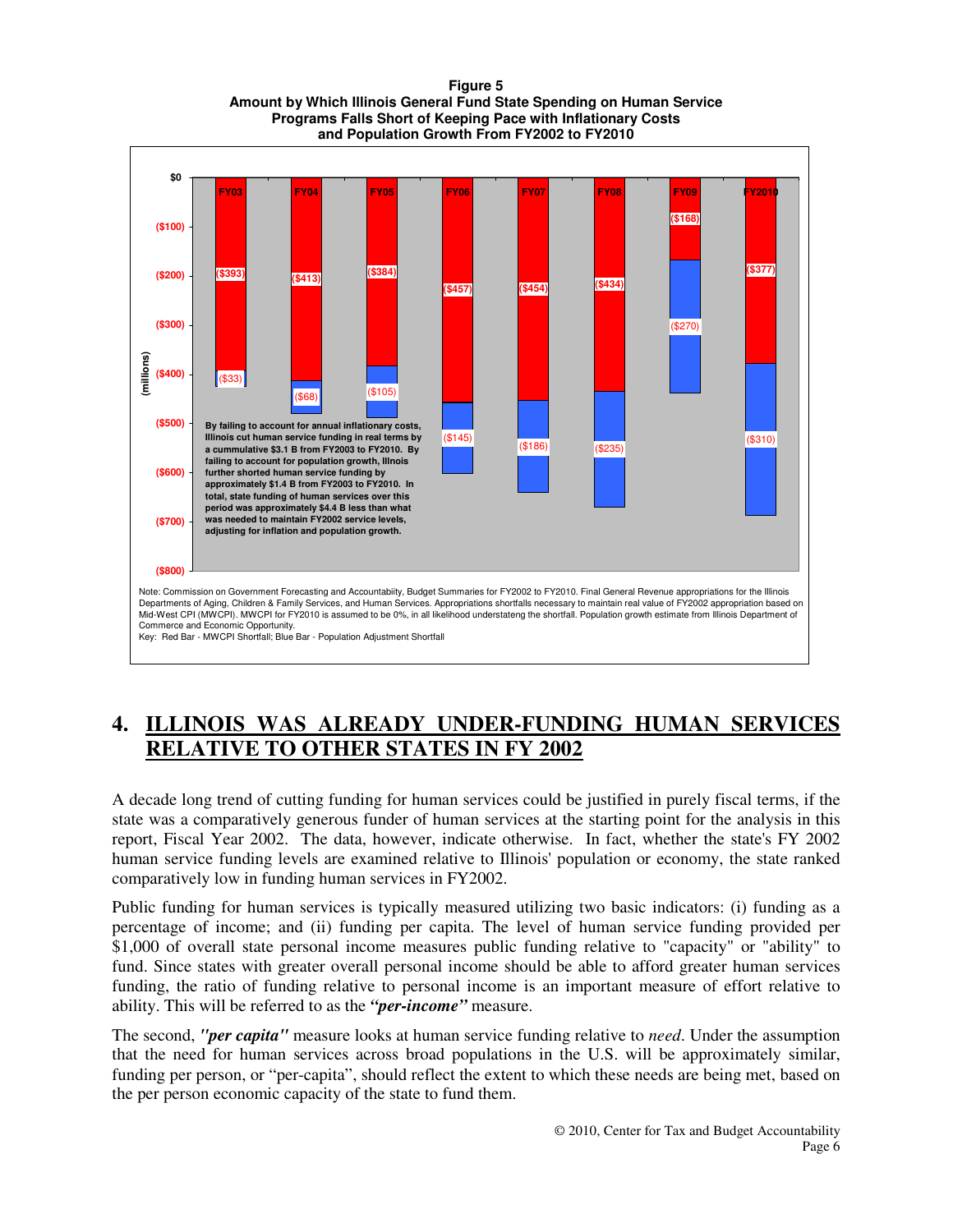By either metric, Illinois ranked very low in funding human services in Fiscal Year 2002, the starting point for the comparisons in this study. States that fund human services at a median level relative to their *economic capacity* should rank around the state median  $(25<sup>th</sup>)$  of *per-income* funding. States that fund human service needs at a level commensurate with their *population adjusted economic capacity* should have a *per-capita* funding ranking that is similar to their per-capita GDP ranking. Illinois ranks 13<sup>th</sup> nationally in GDP *per-capita*. A *median* Illinois human services funding performance relative to other states based on these two metrics would be  $25<sup>th</sup>$  in *per-income* funding, and  $13<sup>th</sup>$  in *per-capita* funding.

Unfortunately, there is not an abundance of annual studies ranking the various states' respective efforts in funding each category and subcategory of human services. Fortunately, in March of 2007, the respected Institute for Government and Public Affairs at the University of Illinois completed just such a study (the **"2007 IGPA Study"**), which focused in on two of the largest subgroups within the human services family, Mental Health and Developmental Disability programs.<sup>15</sup> As shown in Figure 1 above, Mental Health and Developmental Disabilities account for well over half of all human services funded in Illinois.

#### **According to the 2007 IGPA Study, in Fiscal Year 2002, Illinois ranked 35th and 40th in** *per-income* **funding for Mental Health and Developmental Disability services respectively, and 31st in** *per-capita* **funding for both Mental Health and Developmental Disabilities services.**<sup>16</sup>

Just how underfunded these key service areas were in FY2002 comes into focus when the cost of moving Illinois up in the rankings is considered. After all, if Illinois ranked  $35<sup>th</sup>$  in Mental Health funding on the *per income* metric, but could move up into the top ten with a relatively small funding increase, then the state's low starting point would not be especially meaningful. So if Illinois wanted to fund Mental Health and Developmental Disabilities better in FY2003, say more in line with the state's population, what would that have cost?

Well, in FY2002, an Illinois move to the top 10 in *per-capita* funding would have required increases of 72 percent for Mental Health (\$625 M) and 50 percent for Developmental Disability services (\$670 M).<sup>17</sup>



**Figure 6 Illinois Human Service Spending Increases Necessary to**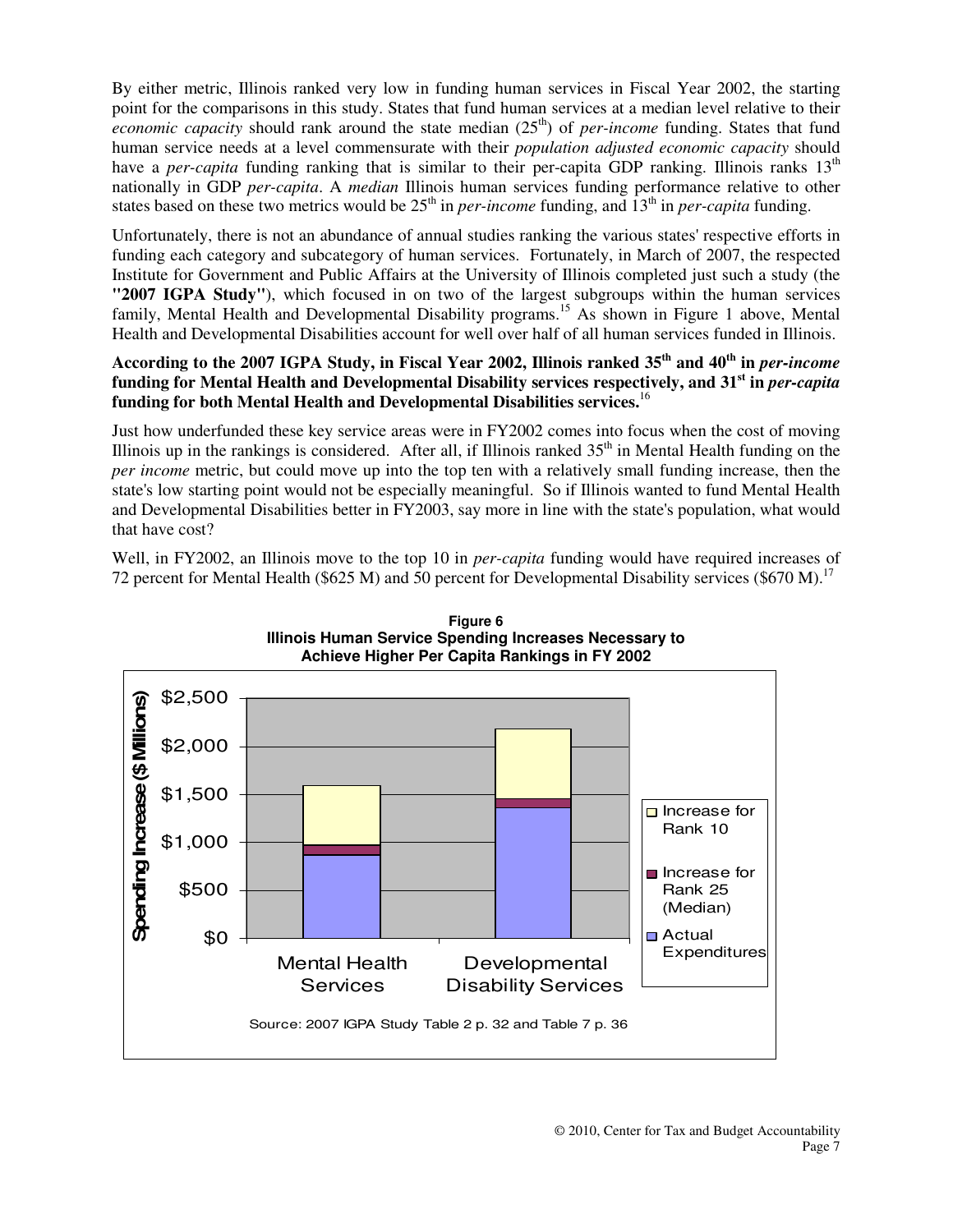A similar move to get to the *median* level of *per-income* funding  $(25<sup>th</sup>$  out of the 50 states) for Mental Health and Developmental Disability services would have required FY 2002 funding increases of 29 percent for Mental Health (\$252 M) and 34 percent for Developmental Disabilities (\$456 M).<sup>18</sup>





As indicated previously, however, rather than increase its human services investments, the state has significantly cut this sector over the past decade, implementing greater cuts than most other states. According to another independent study which measured the state's respective changes in funding effort over time, Illinois' *per-income* funding of Developmental Disability services *declined* by 3.0% from FY2002 to FY2006, which placed Illinois 39<sup>th</sup> in change in funding effort over this period relative to other states.<sup>19</sup>

#### **5. CUTTING HUMAN SERVICE FUNDING WILL HURT SMALL BUSINESSES AND CAUSE JOB LOSS**

As indicated previously, state government workers do not provide most of the human services in Illinois—private businesses do. In fact, annually about 75 percent of total DHS expenditures on human services come in the form of grants or fees paid to private, non-profit businesses which in turn provide the applicable human services directly to clients.<sup>20</sup> So when the state cuts funding on human services, those funding cuts fall disproportionately on small businesses across Illinois.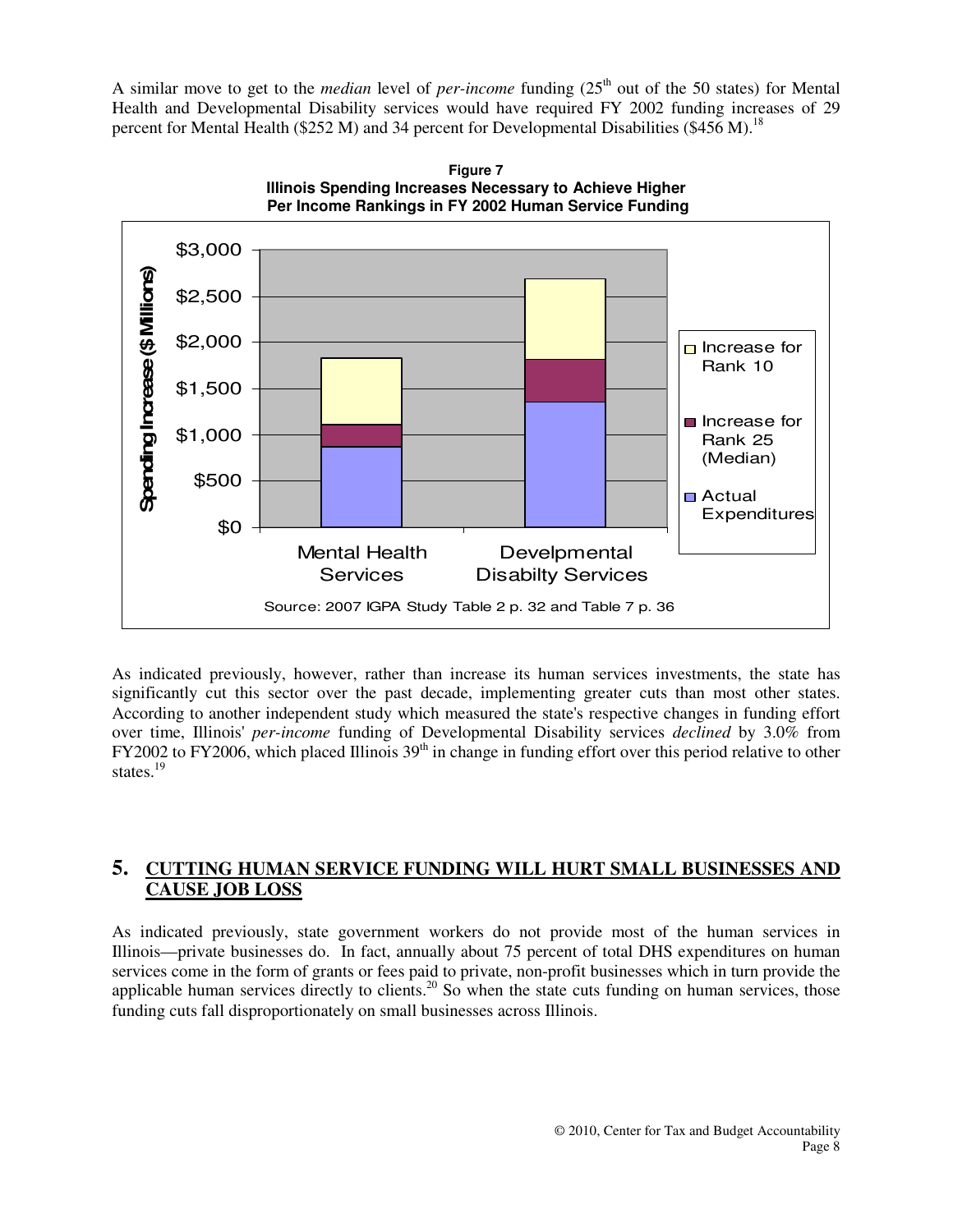This in turn has a negative multiplier effect which costs Illinois jobs.

How this works is more fully explained in CTBA's "Moving Forward" report, issued in March, 2009, and available online at www.ctbaonline.org. In summary, the Moving Forward report demonstrates that when the state cuts one dollar of spending on human services, it causes the loss of \$1.36 of economic activity in the state's private sector, based on multipliers developed by Mark Zandi, the chief economist at Moody's.com. Essentially, this negative economic multiplier materializes for a pretty simple reason: When private sector businesses lose funding, they have to layoff staff and cut or freeze wages. This in turn reduces the purchasing power of their former workers who are laid-off and current workers whose wages are frozen or reduced. Since over two-thirds of the national economy is consumer spending, the reduced purchasing power of these former and current human service workers means less economic activity in local stores, repair shops, etc. across the state.<sup>21</sup> Using Zandi's multipliers, the \$4.4 billion cumulative underfunding of human services since FY2002 probably led to the loss of more than 62,000 private sector jobs in Illinois over that same period.<sup>22</sup> Zandi even warned congressional leaders that if states cut spending in Fiscal Year 2011, it will create "a serious drag on the economy at just the wrong time."<sup>23</sup>

Not surprisingly, when jobs are lost, the needs of vulnerable populations go unmet. The United Way of Metropolitan Chicago issued its "State Budget Impact Survey" to private sector human service providers late last year, in an effort to determine the impact of the state's slow payment cycle and human services spending cuts on their ability to meet the needs of the clients they serve. Of the over 500 responses to the survey received by the United Way by December 1, 2009: (i) fully 60 percent reported they will be forced to reduce or freeze the number of clients they serve; (ii) 57 percent are waiting on back payments from the state; and (iii) 13 percent anticipate being forced to temporarily or permanently close locations.<sup>24</sup>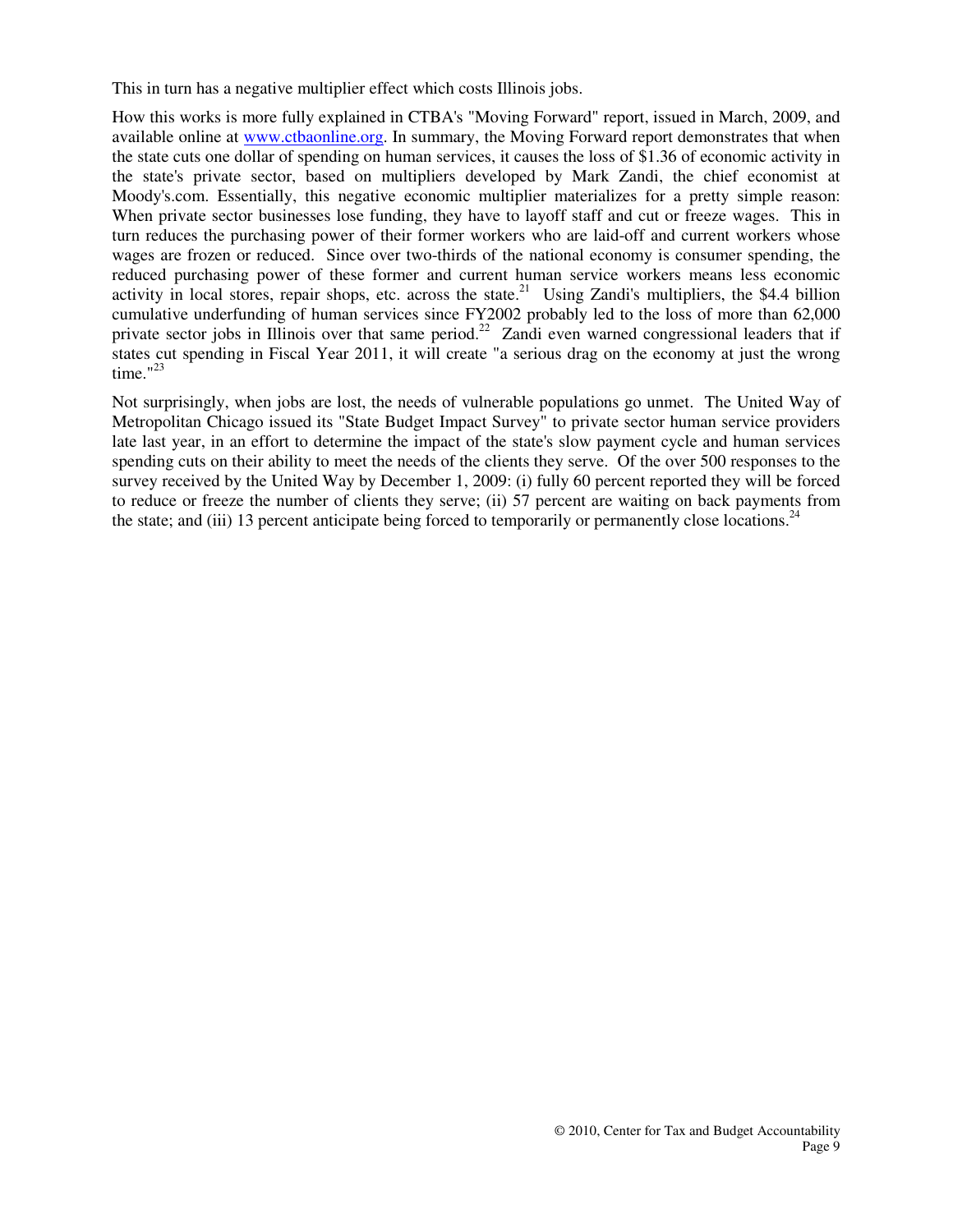#### **ENDNOTES**

 $\overline{a}$ 

<sup>5</sup> "Civic Federation: Illinois Budget Deficit Now Totals at Least \$12.8 Billion," Press Release Jan. 22, 2010.

"Fact Sheet Illinois State Deficit Problems," Center for Tax and Budget Accountability, Jan. 12, 2010.

<sup>6</sup> CTBA calculations from "State Funding of Community Agencies for Services Provided to Illinois Residents with Mental Illinois and/or Developmental Disabilities," Elizabeth T. Powers, Nicholas J. Powers, David Merriman, IGPA, March 2007. From Table 11, p 40, the sum of privately operated and community based MH provision in FY 2004 was \$595.0 M out of total spending on MH programs and clients of \$817.7 M (after subtracting capital spending of \$43.3 M – see Table 11, footnote 2). From Table 13, p. 42, the sum of expenditures for all DD nonstate operated institutions (SODCs) in FY 2004 was \$706.0 M out of a total of \$993.1 M (after subtracting capital spending of \$46.0 M – see Table 13, footnote 3). From Table 14, p. 42, spending on DD non-residential programs (also through non-state facilities) was \$273.0 M. Hence, total Illinois state spending on MH and DD Programs and Clients was \$2,083 M (\$817.7 + 993.1 M + \$273 M), while grants made to private providers of these services (as opposed to state-government provided) totaled \$1,574 M (\$595.0 M + \$706.0 M + 273.0 M) or 75.5% of the total \$2,083.8 M. We don't have comparable figures from the Departments of Aging and Children and Family Services, but since these agencies have much smaller budgets than DHS (Aging: \$656 M, DCFS \$856 M, DHS \$3,934 M, in FY 2010 appropriations) and historically have relied heavily on outsourcing, the % 75.5 ratio from DHS data is likely to be fairly close to the overall ratio for all human services.

<sup>7</sup> U.S. Census GCT-T1-R . States Ranked by July 1, 2009 population estimates.

<sup>8</sup> U.S. Bureau of Economic Analysis, "GDP by State," June 2, 2009, News release, Table 4 Current Dollar GDP by State.

<sup>9</sup> Table 3, "Per-Capita Real GDP by State 2005-2008," op. cit.

<sup>10</sup> CTBA Calculations using State Expenditure Report, Fall 2009, National Association of State Budget Officers, Table 1, p. 6, and BEA GDP by State, Table 4, op. cit.

 $11$  This generally will result in more conservative estimate of inflation than that provided by the Employer Cost Index (ECI) which measures the increased costs of labor. Since labor is the largest component of human service costs over time, the MWCPI underestimates cost growth.

<sup>12</sup> See: http://www.commerce.state.il.us/dceo/Bureaus/Facts\_Figures/Population\_Projections/

<sup>13</sup> Obviously, the actual demography of the population change could impact the cost of delivering public services one way or the other, but total percentage population increase (or decrease) is a reasonable approximation of the impact on the cost of delivering public services.

 $14$ <sup>14</sup> Though there may be some "economies of scale" in human service provision, as overhead can be spread over larger participant pools, as most of the cost of services is based on direct care, a proportional increase with population growth is a justifiable rough estimation assumption. What is not subject to dispute is that real costs will go up as needs increase with increased population.

<sup>15</sup> "State Funding of Community Agencies for Services Provided to Illinois Residents with Mental Illinois and/or Developmental Disabilities," Elizabeth T. Powers, Nicholas J. Powers, David Merriman, IGPA, March 2007.  $16$  Op. Cit., Table 1, p. 32, and Table 6, p. 35.

<sup>17</sup> Op. Cit., p. 32 and p. 36. Ranking  $13<sup>th</sup>$  is approximated with  $10<sup>th</sup>$  rank, as data were not available on increased expenditure necessary to achieve  $13<sup>th</sup>$  rank.

 $^{18}$  Op. Cit., Table 2, p. 32-33 and Table 7, p. 36.

<sup>19</sup> The State of the States in Developmental Disabilities, by David Braddock, Richard Hemp, and Mary Rizzolo, American Association on Intellectual and Developmental Disabilities, 2008, Table 17, p. 58.

 $20$  CTBA calculations from data in IGPA report, see footnote 6, op. cit.

<sup>21</sup> According to January 29, 2010 BEA data, consumer spending represented 70-71% of real GDP in every quarter from 2008Q1 to 2009Q4.

<sup>&</sup>lt;sup>1</sup> Governor's final FY 2010 Budget Allocation, July 31, 2010.

 $2$  Op. cit.

<sup>&</sup>lt;sup>3</sup> Commission on Government Forecasting and Accountability, Dec. 2009, Monthly Revenue Briefing, p. 12.

<sup>&</sup>lt;sup>4</sup> "State Funding of Community Agencies for Services Provided to Illinois Residents with Mental Illness and/or Developmental Disabilities," Elizabeth Powers, Nicholas J. Powers, David Merriman, Institute for Government and Public Affairs, March 2007.